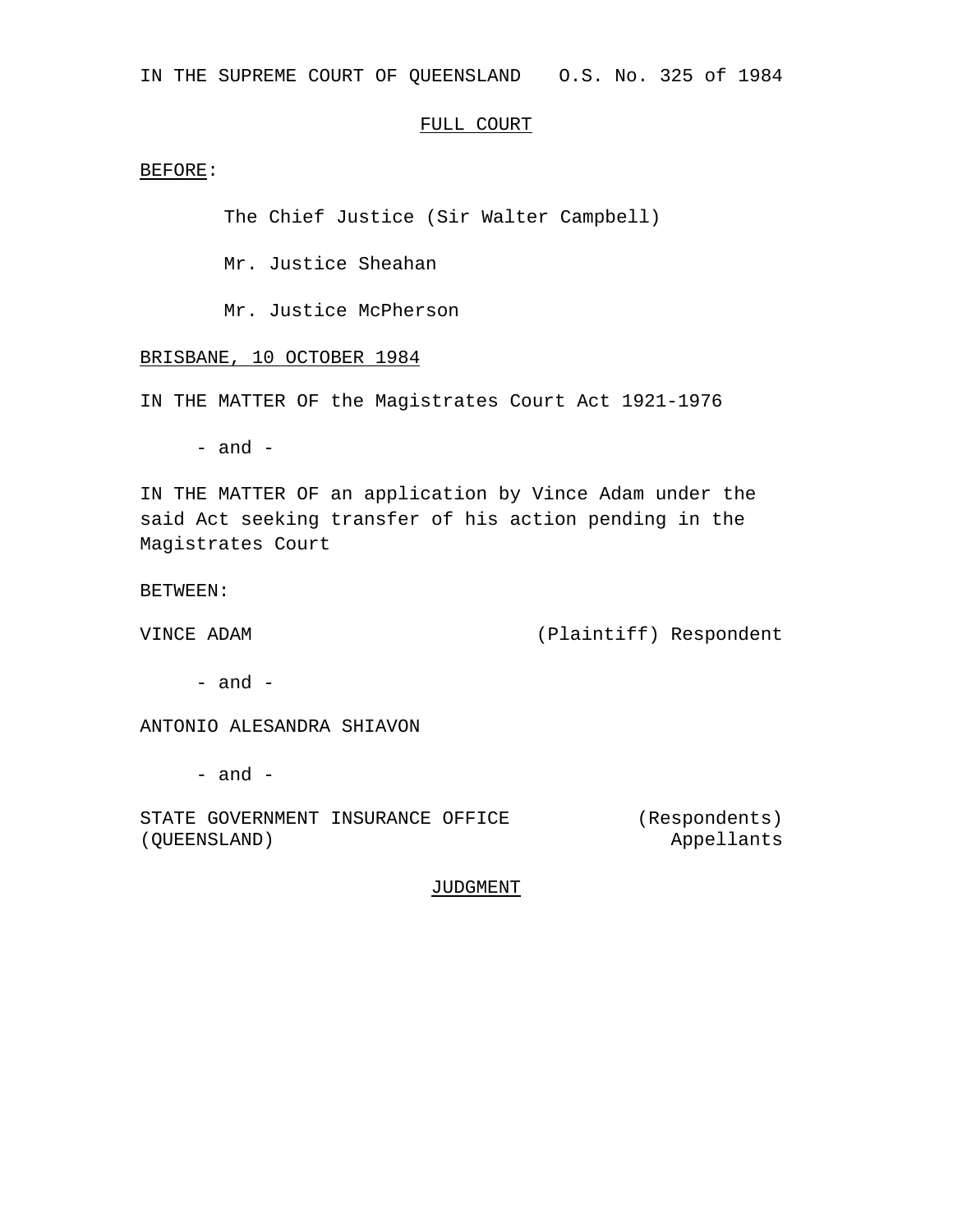THE CHIEF JUSTICE: In this matter I would dismiss the appeal with costs. I publish my reasons.

MR. JUSTICE SHEAHAN: I agree that the appeal should be dismissed with costs. I agree with the reasons just published by the Chief Justice.

MR. JUSTICE McPHERSON: I agree that the appeal should be dismissed with costs and with the reason of the Chief Justice.

THE CHIEF JUSTICE: The order of the court is: appeal dismissed with costs.

 $-----$ 

IN THE SUPREME COURT OF QUEENSLAND O.S. NO. 325 of 1984

IN THE MATTER of the "Magistrates Courts Act 1921 - 1976"

and

IN THE MATTER of an application by VINCE ADAM under the said Act seeking in the Magistrates Court of Queensland.

\_\_\_\_\_\_\_\_\_\_\_\_\_\_\_\_\_\_\_\_\_\_\_

## **BETWEEN**

VINCE ADAM (Applicant) Respondent

and

ANTONIO ALESANDRA SHIAVON

and

STATE GOVERNMENT INSURANCE OFFICE (QUEENSLAND)

(Respondents) Appellants

THE CHIEF JUSTICE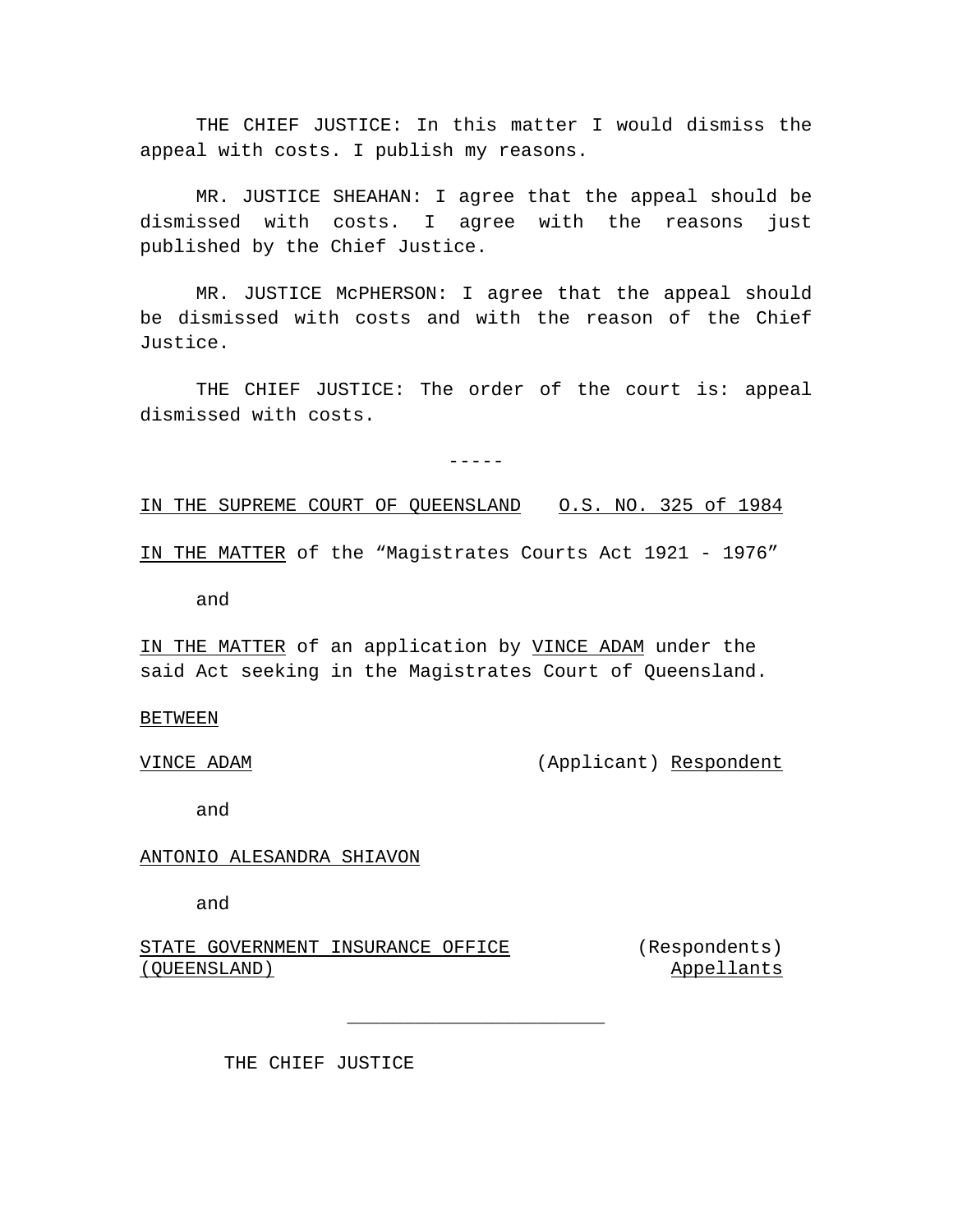SHEAHAN J.

McPHERSON J.

Judgment delivered by The Chief Justice on the 10th October, 1984. Sheahan J. and McPherson J. consurring.

\_\_\_\_\_\_\_\_\_\_\_\_\_\_\_\_\_\_\_\_\_\_\_\_\_\_\_\_\_\_\_

"APPEAL DISMISSED WITH COSTS"

\_\_\_\_\_\_\_\_\_\_\_\_\_\_\_\_\_\_\_\_\_\_\_\_\_\_\_\_\_\_\_

\_\_\_\_\_\_\_\_\_\_\_\_\_\_\_\_\_\_\_\_\_\_\_\_\_\_\_\_\_\_\_

IN THE SUPREME COURT OF QUEENSLAND O.S. No. 325 of 1984

# FULL COURT

IN THE MATTER of the "Magistrates Courts Act 1921 - 1976"

- and -

IN THE MATTER of an application by VINCE ADAM under the said Act seeking in the Magistrates Court of Queensland.

BETWEEN:

VINCE ADAM (Applicant) Respondent

 $-$  and  $-$ 

## ANTONIO ALESANDRA SHIAVON

 $-$  and  $-$ 

STATE GOVERNMENT INSURANCE OFFICE (QUEENSLAND) (Respondents) Appellants

## JUDGMENT - THE CHIEF JUSTICE

Delivered the day of 1984.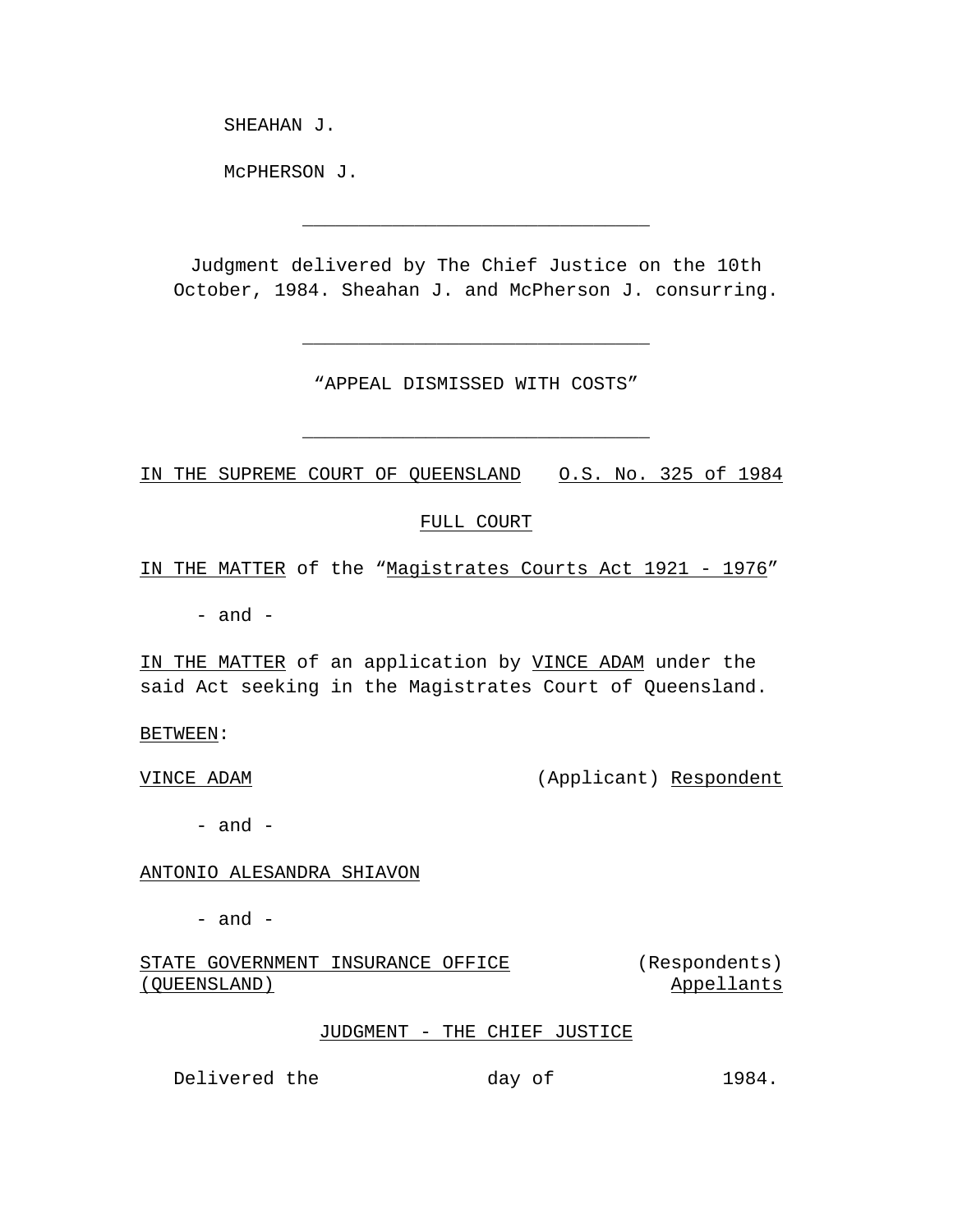On 22nd March, 1980 the respondent was involved in a motor vehicle accident in which he received personal injuries and incurred property damage. On or about 1st April, 1980 he gave instructions to his former solicitors that he had suffered personal injuries in the accident and it appears that he instructed those solicitors to institute proceedings to recover damages both in respect of his personal injuries and property loss. Indeed, in response to a letter dated 14th April, 1980 from the solicitors the Medical Superintendent of the Royal Brisbane Hospital replied setting out the details of the injuries which the respondent had received. The solicitors also obtained a report dated 13th July, 1981 from a medical specialist who examined the respondent. However, on 14th January, 1981 the solicitors caused a plaint on the respondent's behalf to be issued in the Magistrates Court in Brisbane, claiming from the appellant Shiavon the sum of \$1,305.00 in respect only of property damaged suffered by him.

During the months of August to October, inclusive, 1980, it appears that settlement negotiations took place between the respondent's solicitors and the solicitors for Shiavon's insurer but these were limited to the property damage; in the result no settlement was arrived at. On 16th February, 1981 a notice of defence was filed in the Magistrates Court by the solicitors for Shiavon. By letter dated 13th March, 1981 the solicitors for Shiavon asked the respondent's solicitors if they would consent to the jurisdiction of the Magistrates Court being raised in order that that Court could deal with the matter as the damages sustained by Shiavon's vehicle in the collision amounted to \$2,660.00, a sum then in excess of the jurisdiction of that Court. That letter advised the respondent's solicitors that, if they were not prepared so to do, Shiavon would have to give consideration to transferring the proceedings to the District Court.

From time to time the respondent advised his solicitors as to the condition of his personal injuries and enquired from them as to the progress of his claim. He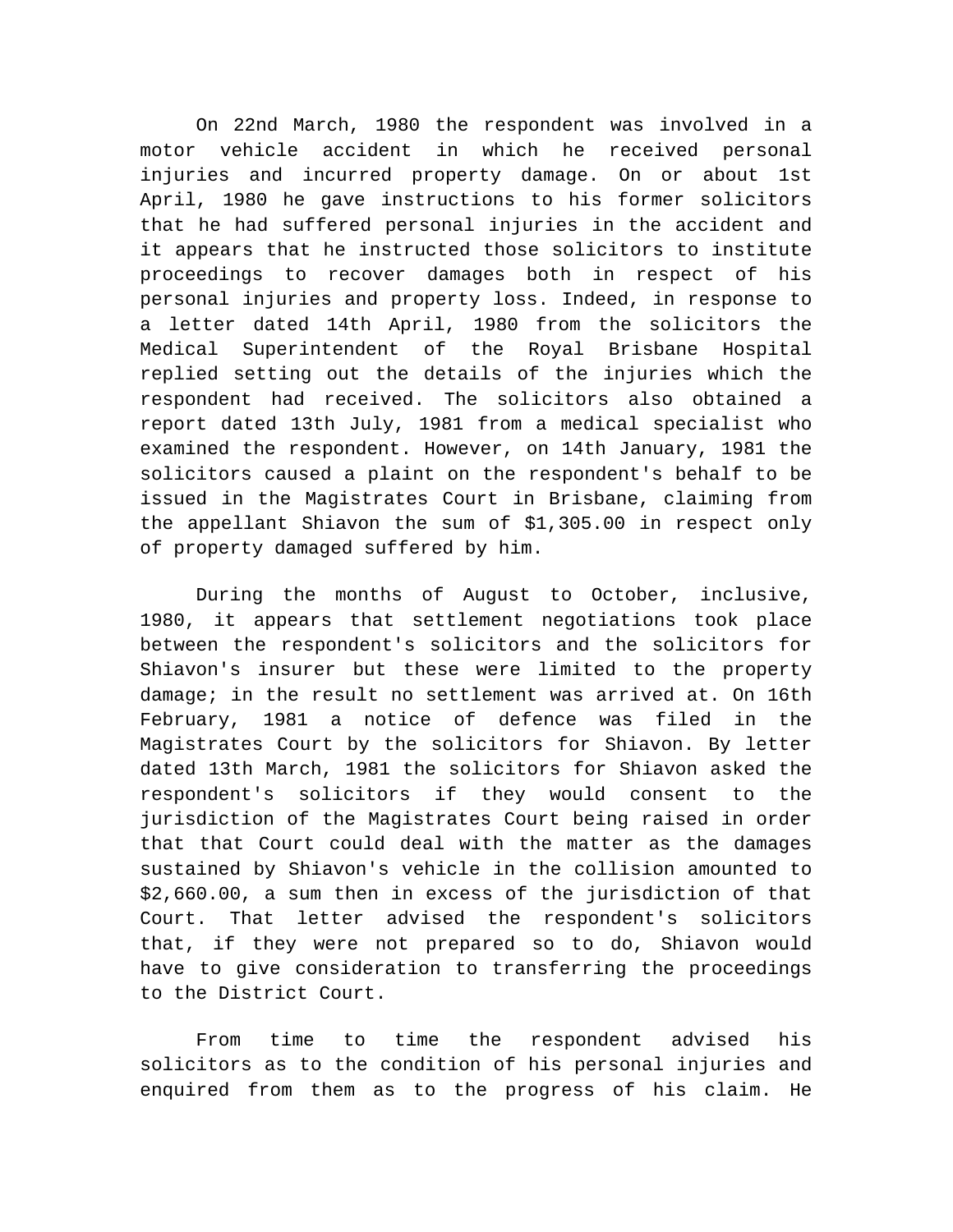deposed that, as the matter had not progressed satisfactorily, he instructed them on 1st October, 1982 to hand over his file to his present solicitors, and it appears that the file was ultimately delivered to them in January, 1983. It appears that a solicitor employed by the respondent's present solicitors believed that proceedings in respect of the personal injury claim should be commenced before the month of August, 1983 and he is unable to account for his mistaken belief. However, it was not until 20th October, 1983 that an amended statement of particulars of claim was filed in the Magistrates Court incorporating a claim for personal injuries whereby the respondent claimed the sum of \$5,000.00 by way of damages for personal injury together with property damage. On 14th December, 1983 a notice of election by the appellant, State Government Insurance Office (Queensland), electing to be joined as a defendant in the action, together with a notice of defence by that company were filed in the Magistrates Court. In that notice of defence the appellant insurance company alleged that the respondent's claim for personal injury did not occur within three years of the amendment of the plaintiff's plaint and it relied on s. 11 of the *Limitation of Actions Act 1974* ("the statute"). The relevant limitation period in respect of the respondent's claim for personal injuries expired on 22nd March, 1983. (S. 11 of the statute.)

On 9th May, 1984 the respondent issued a summons seeking to have the Magistrates Courts proceedings transferred to the Supreme Court and, in effect, to have the amendment of the plaint allowed notwithstanding the expiration of the limitation period. There was placed before His Honour an affidavit by the respondent's solicitors stating that in his opinion the assessment of the respondent's damages is likely to exceed the jurisdiction of the Magistrates Court and of the District Court. The learned Judge of first instance exercised his discretion pursuant to O. 91 r. 1 (R.S.C. (Qid.)) and ordered that the action be transferred to the Supreme Court and, after considering the provisions of O. 32 r. 1, gave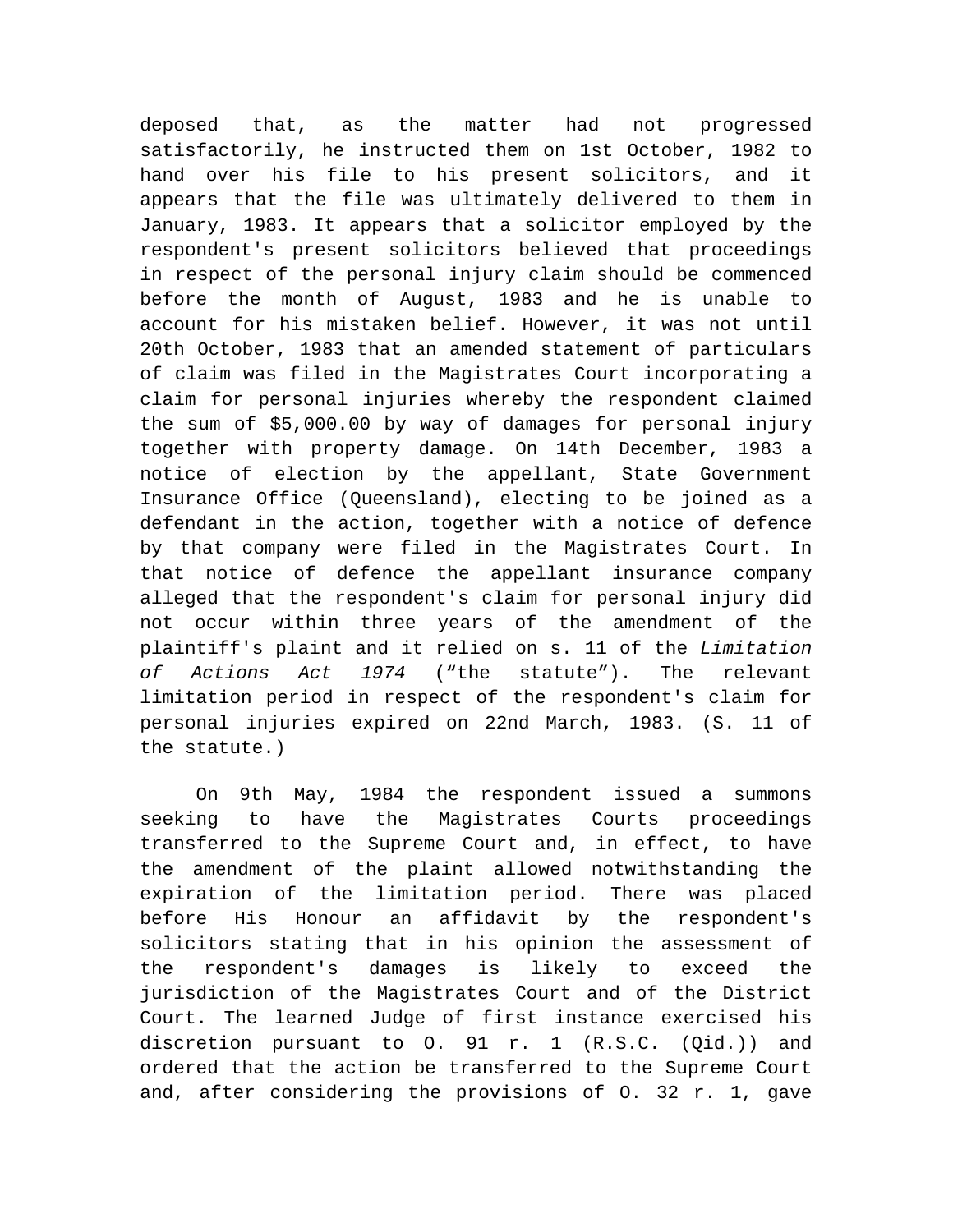leave to the respondent to amend the plaint in accordance with the amended statement of particulars filed on 20th October, 1983 save that the sum of \$5,000.00 in the claim be deleted. The appellants now appeal from that decision on the grounds that His Honour erred in the exercise of his discretion in (a) omitting to have regard to the provisions of Part III of the statute, and (b) in ordering that the action be transferred and that the plaint be amended to include a claim for damages for personal injuries.

Order 32(1) is in the following terms:

- "(1) The Court or a Judge may, in any cause or matter, at any stage Of the proceedings, allow or direct either party to alter or amend the writ of summons, or any indorsement thereon, or any pleadings or other proceedings in such matter and on such terms as may be just.
- (2) Where an application to the Court or a Judge for leave to make the amendment mentioned in paragraph (3), (4) or (5) is made after any relevant period of limitation current at the date of the issue of the writ has expired, the Court or a judge may nevertheless grant such leave in the circumstances mentioned in that paragraph if the Court or Judge thinks it just to do so.
- (3) An amendment to correct the name of a party may be allowed under paragraph (2) notwithstanding that it is alleged that the effect of the amendment will be to substitute a new party if the Court or Judge is satisfied that the mistake sought to be corrected was a genuine mistake and was not misleading or such as to cause any reasonable doubt as to the identity of the person intending to sue or, as the case may be, intended to be sued.
- (4) An amendment to alter the capacity in which a party sues (whether as plaintiff or as defendant by counter-claim) may be allowed under paragraph (2) if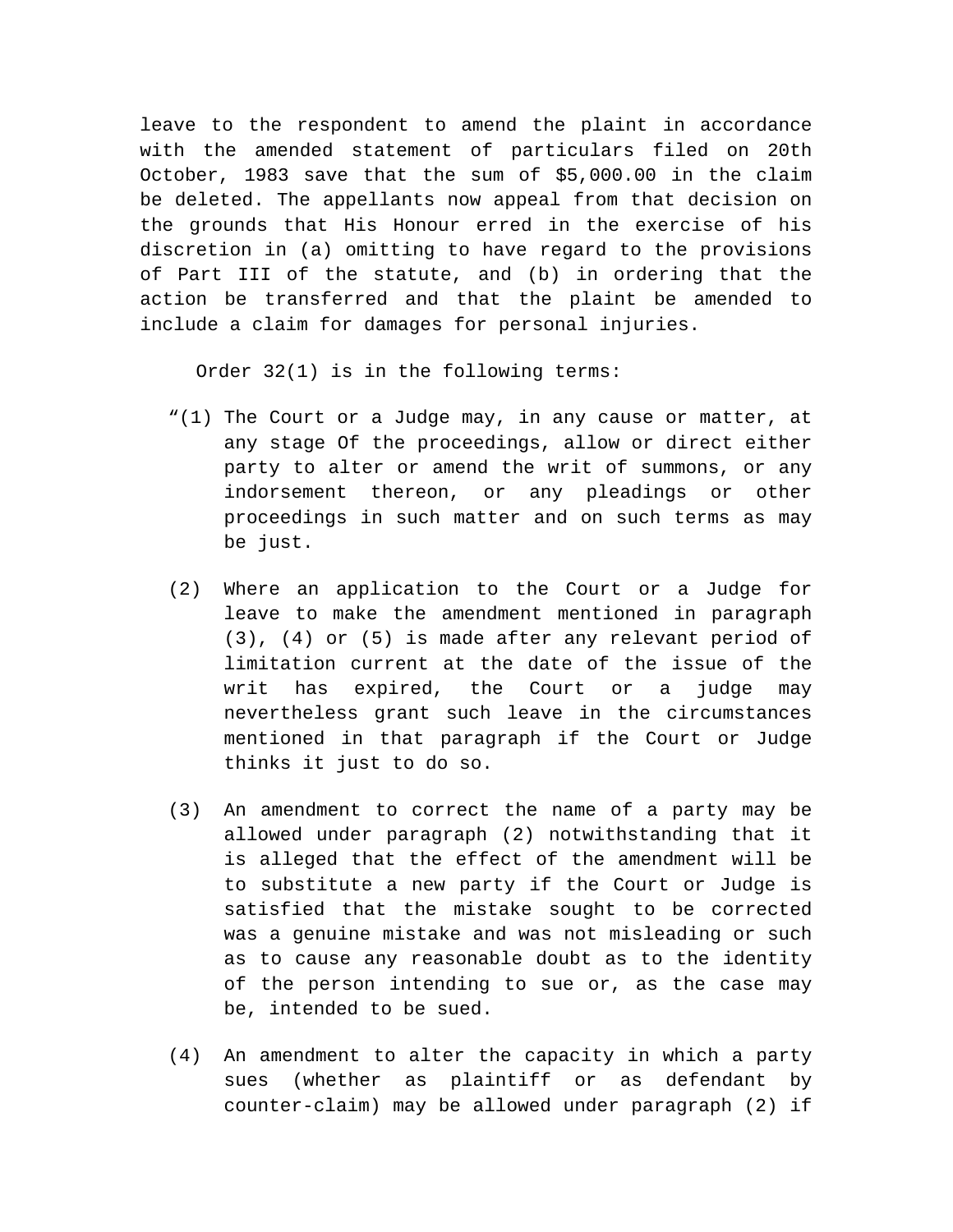the capacity in which, if the amendment is made, the party will sue is one in which at the date of issue of the writ or the making of the counter-claim, as the case may be, he might have sued.

- (5) An amendment may be allowed under paragraph (2) notwithstanding that the effect of the amendment will be to add or substitute a new cause of action if the new cause of action arises out of the same facts or substantially the same facts as a cause of action in respect of which relief has already been claimed in the action by the party applying for leave to make the amendment.
- (6) Subject to this Rule, an amendment may be allowed under this Rule notwithstanding that the effect of the amendment would be to add or substitute a cause of action arising after the issue of the Writ of Summons or other proceedings by which the proceedings were commenced."

Although the Magistrates Courts Rules give a wide power to amend a statement of particulars of claim by filing and serving an amended statement "at any time before the day of hearing without any order" (r. 100), there is no provision in r. 100 corresponding to para. (2) of O. 32(1) permitting an amendment to be made after the expiry of any relevant period of limitation. So, if the proceedings had remained in the Magistrates Court the respondent would have succeeded in having his cause of action for damages for personal injuries joined only if he were able to make a successful application pursuant to s. 31 of the statute or could base such application on "very peculiar circumstances" within the meaning of those words in *Weldon v. Neal* [1887] 19 Q.B.D. 394. In that case Lord Esher M.R. (Lindley and Lopes L. JJ. being of the same opinion) said, at p. 395:

" We must act on the settled rule of practice, which is that amendments are not admissible when they prejudice the rights of the opposite party as existing at the date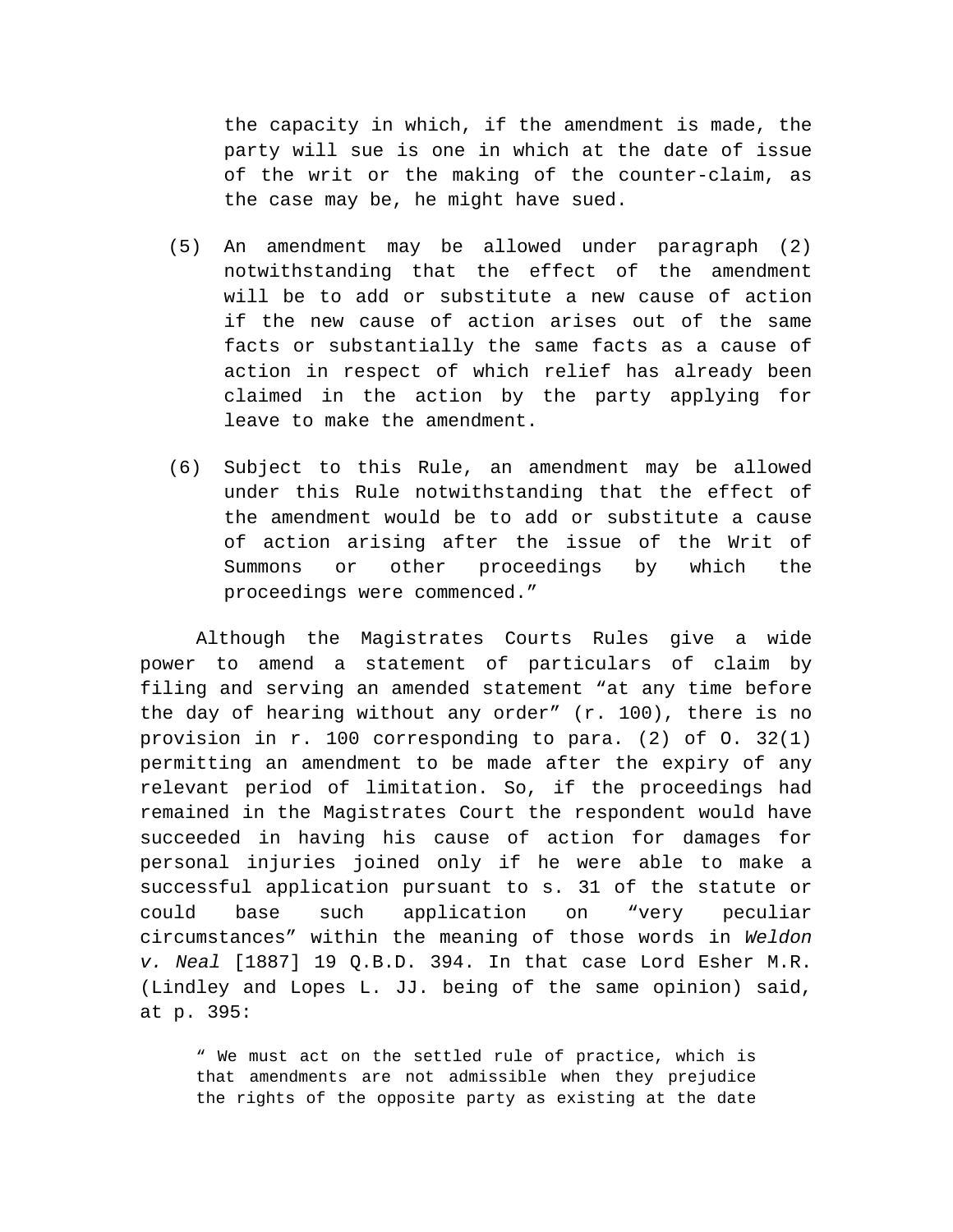of such amendments. If an amendment were allowed setting up a cause of action, which, if the writ were issued in respect thereof at the date of the amendment, would be barred by the Statute of Limitations, it would be allowing the plaintiff to take advantage of her former writ to defeat the statute and taking away an existing right from the defendant, a proceeding which, as a general rule, would be, in my opinion, improper and unjust. Under very peculiar circumstances the Court might perhaps have power to allow such an amendment, but certainly as a general rule it will not do so."

It was not suggested that the respondent could succeed in an application brought under s. 31 of the statute but the appellants' counsel contended that the removal application was solely for the purposes of having the personal injuries cause of action joined. It was said that the respondent could not at the time of the removal application have commenced an action in the Supreme Court for damages for personal injury without being met by a successful plea based on the statute and that the consequence of removal into the Supreme Court is to take away from the defendant by election an existing right which it had in the Magistrates Court, namely, to plead the statute. It was also submitted that the effect of allowing the amendment is to allow joinder of a new "real" defendant out of time, namely the licenced insurer.

Order 96 r. 1, which empowers a Judge if he "thinks it desirable" that any action or proceeding commenced in the Magistrates Court should be tried in the Supreme Court to direct such transfer, gives to him an absolute discretion on such an application; *Challis v. Watson* [1913] 1 K.B. 547; *Lee v. Proprietors of Hay's Wharf Limited* [1940] 2 K.B. 306; *Re Schneider* [1970] Q.W.N. 7. It seems that the only issue on an application for transfer is whether, having regard to all the circumstances, it is desirable that the action should be tried in the Supreme Court or remain in the Magistrates Court. His Honour made it quite clear that he was of the opinion that it would be unjust not to transfer the action and so to permit the respondent to bring his claim for personal injuries "where there has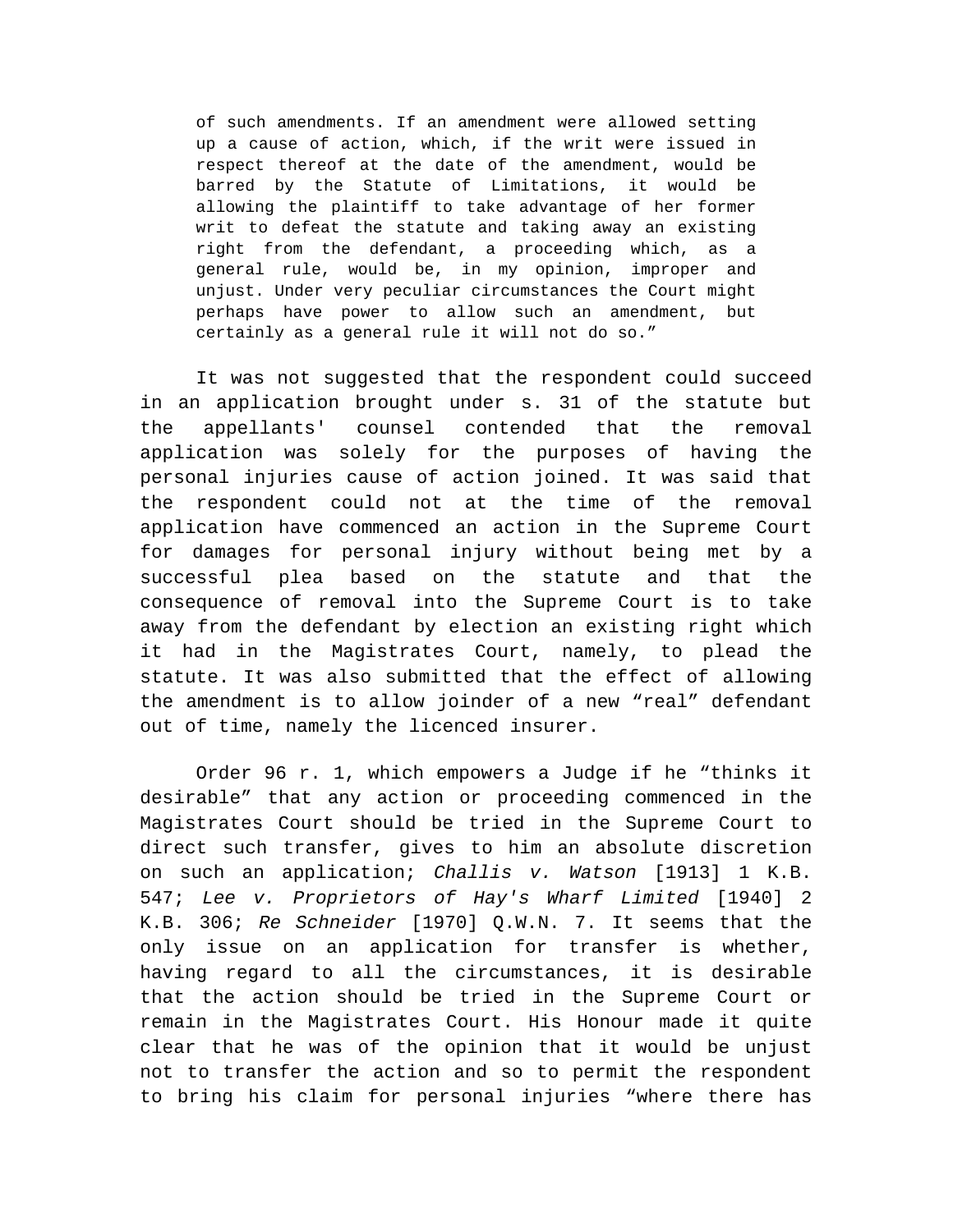been but slight delay after the expiration of the threeyear period and where there has been no evidence to show prejudice to the defendant by election".

I turn now to consider O. 32 r. 1. and it is convenient to commence with the decision of the Court of Appeal of New South Wales in *McGee v. Yeomans* [1977] 1 N.S.W.L.R. 273. There Glass J.A. (with whose reasons Moffitt P.agreed and Mahoney J.A. gave reasons to the same effect) pointed out (at p. 277) that since *Weldon v. Neal* (supra) it had been a settled rule of practice that except in "very peculiar circumstances" an amendment will not be allowed setting up a cause of action which at the time of the amendment is barred by a statute of limitation. He set out the relevant New South Wales Rules as well as the corresponding English Rules, referred to the division of opinion within the ranks of the judges in England concerning the construction of similar provisions in the English Rules and went on to conclude that the N.S.W. Rules, upon their proper construction, displaced the settled rule of practice laid down in *Weldon v. Neal* (supra). In short, in *McGee v. Yeomans* (supra) the Court held that the provisions of r.  $4(1)$  and  $(3)$ ,  $(4)$  and  $(5)$  of Pt. 20 of the N.S.W. Rules not only excluded from those cases the settled rule of practice but also, by necessary implication, excluded it from those cases falling within the general power to amend (N.S.W. r. 1. (1)) and substituted a general discretion to allow an amendment notwithstanding that it raises a barred cause of action, "whenever justice so requires". A number of decisions in England to the contrary were distinguished, Glass J.A. drawing attention to the differences between the English Rules and the New South Wales Rules. One of those differences is that the general power of amendment, in r. 1(1) of Pt. 20 (N.S.W.), is not made subject to the later provisions in the N.S.W. rule corresponding to paragraphs (3), (4) and (5) of the Queensland rule. In New South Wales there is also a specific provision  $(r. 4(7))$  that the rule does not limit the powers of the court under r. 1(1). The English rule  $(0. 20 r. 5(1))$  commences "Subject to ... the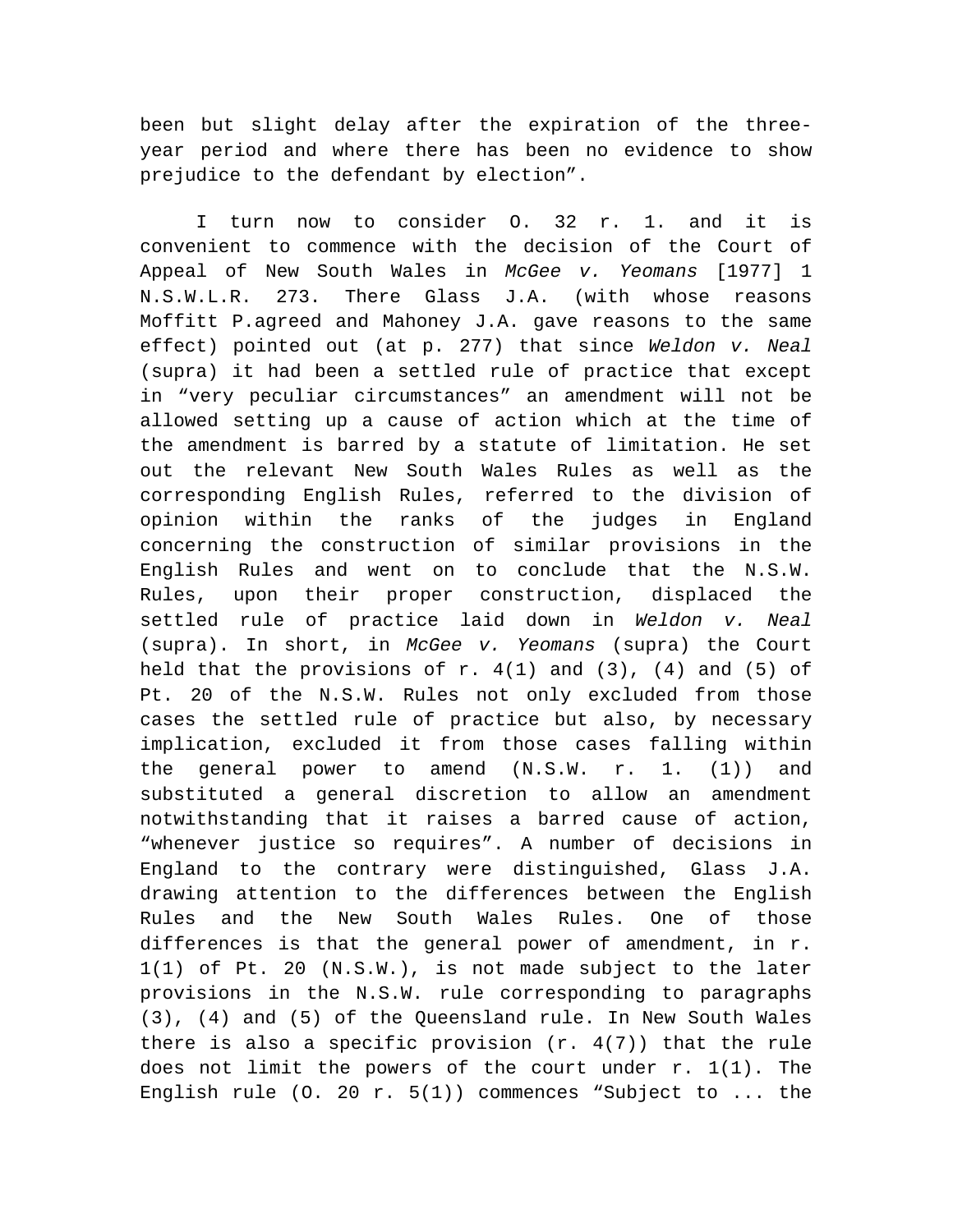following provisions of this rule, the Court may at any stage of the proceedings allow the plaintiff to amend ...". Thus, the Queensland rule also differs in an important respect from the English rule, although there is no rule in Queensland corresponding to sub-r. 4(7) of the New South Wales rule. Glass J.A. said, at p. 280:

" By providing in  $r. 4(3)$  - (5) that an amendment may be authorised which allows the substitution of a new party, the suing by the plaintiff in a new capacity and the substitution of a new cause of action, the rule [of practice] was in those circumstances totally destroyed.

..................................

In its place there has been substituted a general discretion to allow an amendment, notwithstanding that it raises a barred cause of action, whenever justice so requires. The exercise of the discretion is unfettered by any rules of practice. It is not possible by judicial decision to establish in advance categories of amendments which it would be just or unjust to allow".

The Full Court of Queensland also considered O. 32 r. 1 in *Archie v. Archie* (1980) Qd.R. 546. There the Court was concerned with the provisions of O. 3 r. 11 which provides that the Court may at any stage of the proceedings order that the names of any persons who ought to have been joined be added either as plaintiffs or defendants. The trial Judge had refused an application by a plaintiff who had brought an action for damages and personal injuries against a defendant to join another person as a defendant after the period of limitation within which he could have begun an action against the second defendant had expired. In doing so the learned Judge held that he had no discretion to exercise in the circumstances. Hoare J. (with whose reasons Kneipp J. agreed), after reviewing the relevant English authorities and *McGee v. Yeomans* (supra) said, at p. 561:

" In my opinion, while there is no doubt that the general rule is as stated in *Weldon v. Neal* (supra), it seems to me that on principle the Court has a discretion. I would readily accept that the discretion should only be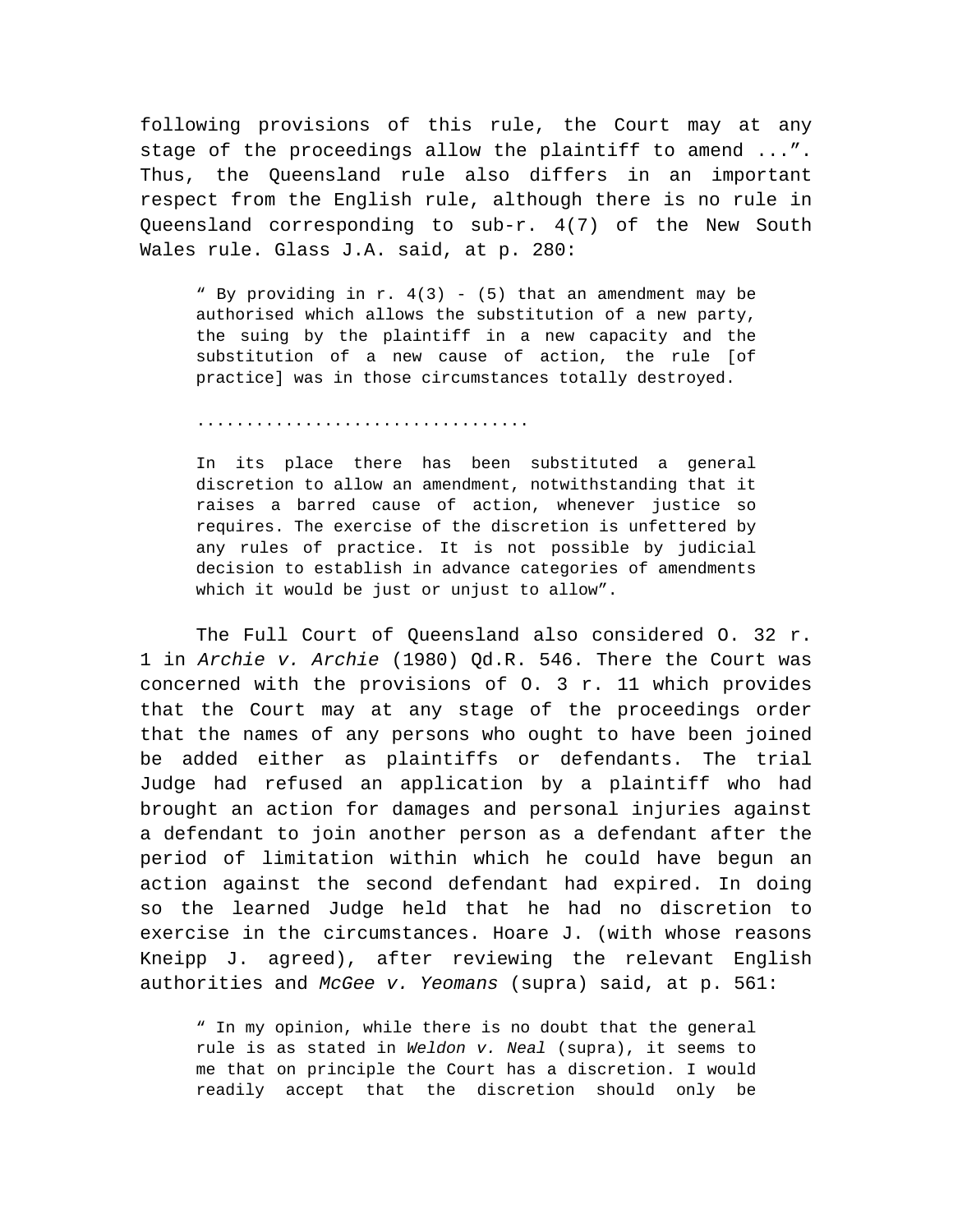exercised 'in peculiar circumstances' or 'special circumstances' but it seems to me that it is contrary to principle to assert that the rule is of rigid application and that therefore there is no room for the exercise of a discretion. There could well be circumstances in which a plaintiff in an action could be deliberately misled by the other party in such a way as to render it most unjust to refuse the addition of another party to the action even though the benefits of statutory limitation would be denied the party joined.

Accordingly, to the extent that the trial judge considered that he had no discretion in the matter, in my opinion with respect the trial judge was in error and that he did have such a discretion."

The different views taken by judges in England have arisen from the question whether, in cases outside paras. (3), (4) and (5) amendments may be permitted in the exercise of a discretion which goes beyond the strictness of the *Weldon v. Neal* (supra) principle. This Court is bound by the majority decision in *Archie v. Archie* (supra) so that there is a discretion in all cases. Hoare J. said (at p. 564) that the discretion should not be fettered by strict rules. In *McGee v. Yeomans* (supra) Glass J.A. said (p. 279) that it was the differences between the relevant N.S.W. and English Rules which gave Cross L.J. a doubt about the width of the general powers to deal with other limitation amendments in *Brickfield Properties Ltd. v. Newton* [1971] 1 W.L.R. 862, at p. 881. Because of the differences between the Queensland Rules and the English Rules I prefer to adopt the view of the N.S.W. Court of Appeal and in the circumstances there is no need for me to discuss in detail the English authorities which were considered in *Archie v. Archie* (supra) and *McGee v. Yeomans*. In Queensland it is permissible to make amendments which go beyond the general rule as stated in *Weldon v. Neal* (supra).

In any event the, present case falls squarely, in my opinion, within para. (5) of O. 32 r. 1 in that the effect of the amendment being sought is to add a new cause of action which "arises out of substantially the same facts"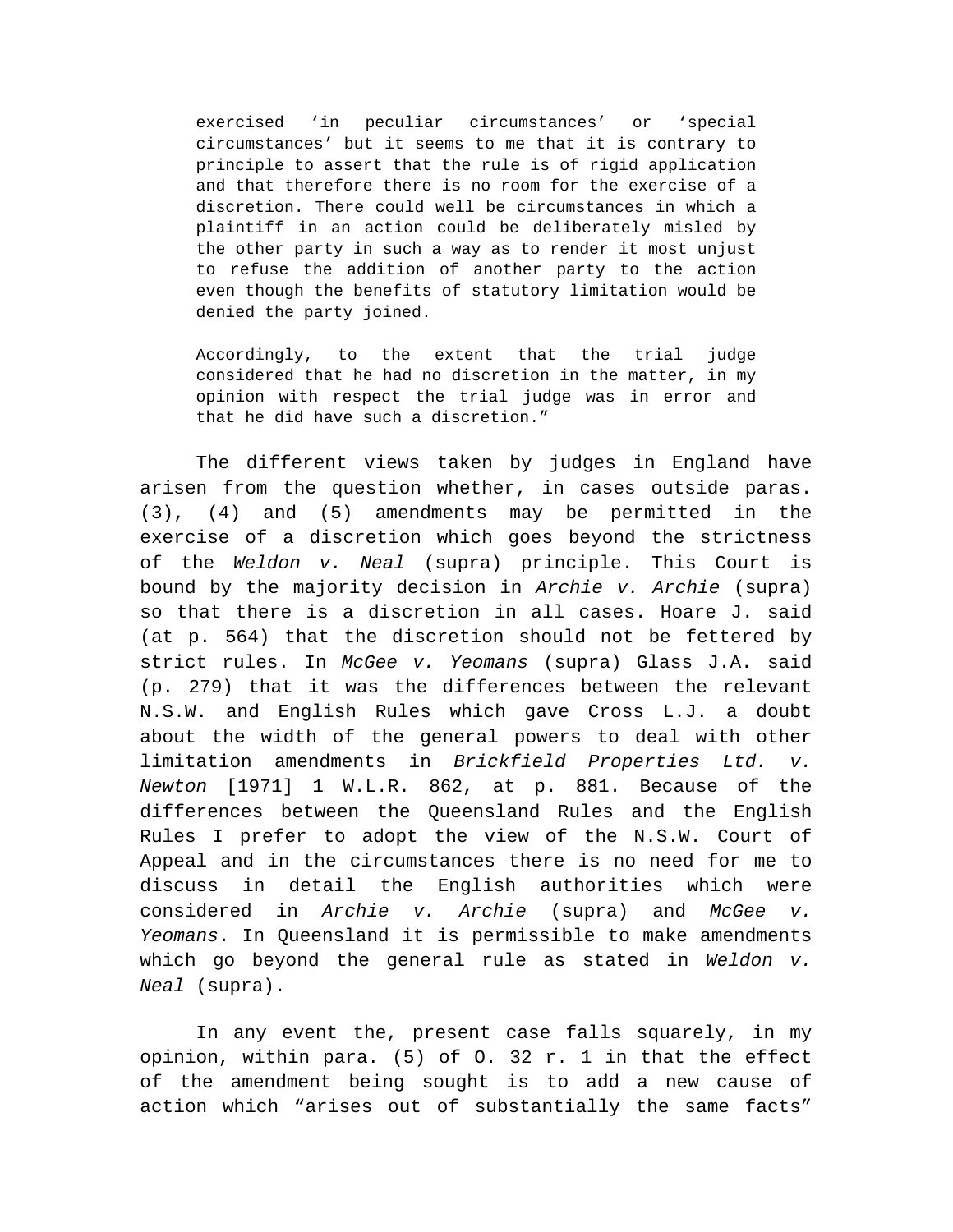as a cause of action in which respect of which relief has already been claimed in the action. Paragraphs (5) and (2) of r. 1 are explicit in giving a discretion to the Court or Judge to add a new cause of action by way of amendment where the application for leave to amend is made after the expiry of the limitation period. This is not a case where it is sought to join another party as a defendant although, as was pointed out by counsel for the appellant, the effect of allowing the amendment is to allow joinder of a new real defendant out of time. Although by virtue of the provisions of *The Motor Vehicles Insurance Acts* the appellant Shiavon is the nominal defendant in the action for damages for personal injuries and the appellant State Government Insurance Office (Queensland) is the real defendant, this does not mean that the application for leave to add a new cause of action is an application to join another defendant. Any circumstances relevant to the position or prejudice of the "real" defendant are matters which may be taken into consideration by a judge in the exercise of his discretion to grant an amendment. See *McCann v. Parsons* (1954) 93 C.L.R. 418.

It was conceded that the cause of action for damages for personal injuries does not arise out of the same facts as the cause of action for damages for property damage: *Brunsden v. Humphrey* [1884] 14 Q.B.D. 141 at pp. 146 and 152. However, it arises substantially out of the same facts: *Brickfield Properties Ltd. v. Newton* [1971] 1 W.L.R. 862 at p. 880 (per Cross L.J.) and at p. 873 (per Sachs L.J.); *McGee v. Yeomans* (supra) at p. 284. There was but one accident, one duty of care and one breach of the duty and the damages occurred either contemporaneously or within a split second of each other. The fact that the respondent's injuries raise a separate issue for determination does not mean that a cause of action based on this element does not arise out of substantially the same facts. Once the discretion of His Honour was enlivened he was entitled to take into account all relevant facts. It is impossible to lay down any specific rules as to the exercise of the discretion.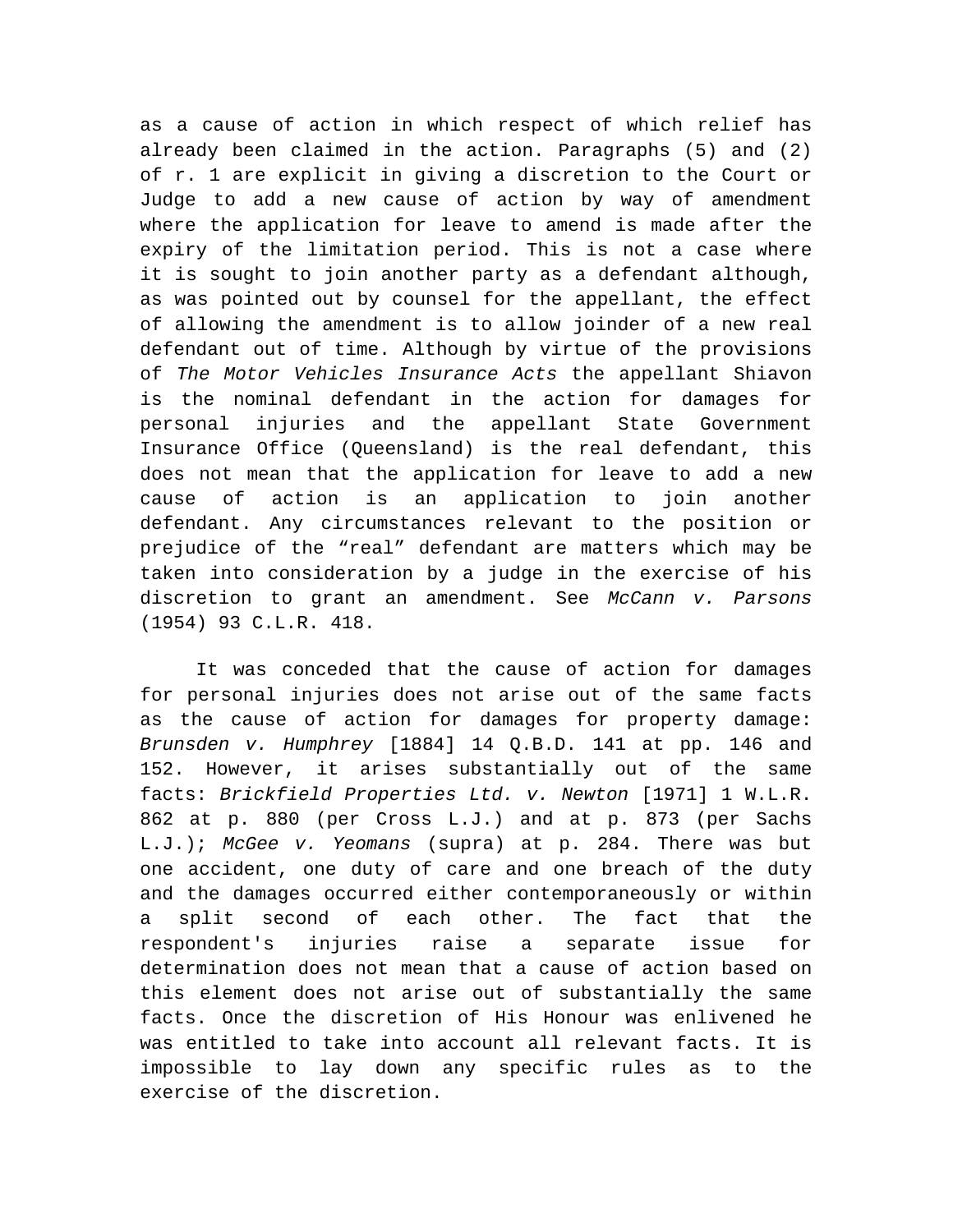The factors relevant to the exercise of a discretion under O. 32 r. 1 are similar to those which are relevant in applications to renew a writ which has not been served within 12 months  $(0. 9 r. 1)$  and in applications for leave to proceed when no fresh proceeding has been taken in a cause until the lapse of three years from the time when the last proceeding was taken (O. 90 r. 9). I refer to the following passage from the judgment of Gibbs J. (as he then was) in *Jones v. Jebras and Hill* [1968] Qd.R. 13 where His Honour said, at p. 23:

" It seems to me further with respect that the amendments made at the same time to O. 32, r. 1 and to O. 93, r. 17 are not irrelevant in considering the effect of the amendment to O. 9, r. 1. These amendments show a general intention to give a wider discretion to the court than was previously possessed, and the amendments together reveal an intention to ensure that procedural errors and delays will not necessarily be fatal but may be rectified if the justice of the case warrants it.

## ..........................................

The question that remains is whether there is other good reason why the writ should be renewed. The question to my mind is quite analogous to that which arises under O. 90, r. 9 when it becomes necessary to decide whether there is good reason for allowing a fresh proceeding to be taken after three years, and which was considered in *William Crosby and Co. Pty. Ltd. v. The Commonwealth* (1963) 109 C.L.R. 490, *Campbell v. United Pacific Transport Pty. Ltd. and Others* (1966) Qd.R. 465 and *Kaats v. Caelers* (1966) Qd.R. 482."

In exercising his discretion to allow the amendment His Honour, as I have indicated, made it clear that he took into consideration that there had been only a slight delay after the expiration of the limitation period and there was no evidence to show prejudice to the defendant by election. He also had regard to the fact that the respondent's present solicitor testified that the assessment of the damages for personal injuries is likely to exceed District and Magistrates Courts jurisdiction. Undoubtedly one of the reasons which he took into consideration was the fact that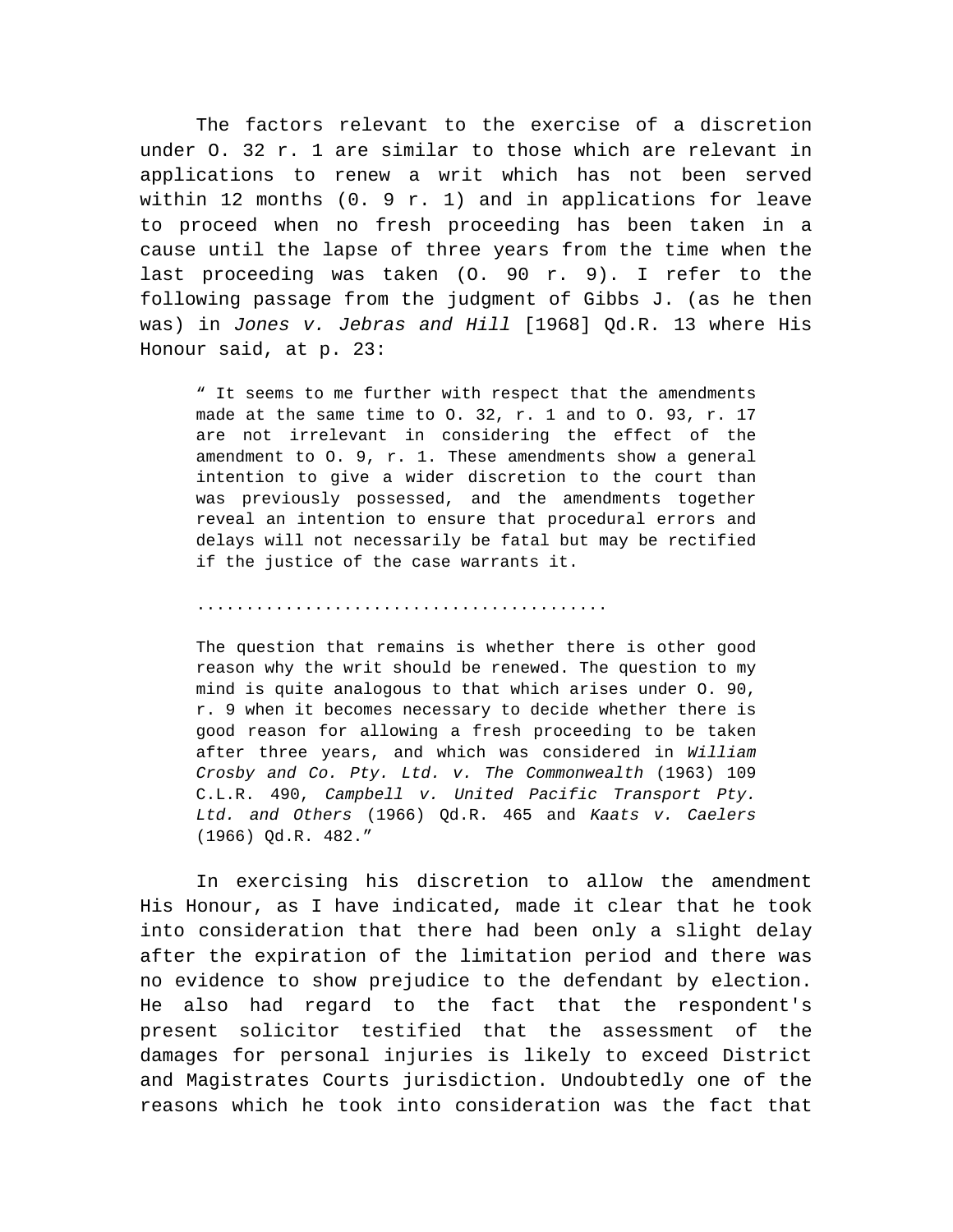procedures are available in the Supreme Court which would allow the respondent to have his cause of action for damages for personal injuries litigated in that Court but which he could not do in the Magistrates Court. I cannot see that this is other than a relevant consideration and is within the words, "if the Court or Judge thinks it just to do so", of para. (2) of O. 32 r. 1. I am unable to see that His Honour took into consideration any irrelevant matters or failed to take relevant matters into consideration. I would not interfere with the exercise of his discretion.

Mr. Davies submitted that the consequence of removal was to take away from the defendant by election an existing right to plead the statute in the Magistrates Court. However, such a right is subject to the proceedings being removed to the Supreme Court and so subject to amendment to add a new cause of action pursuant to  $0. 32$  r.  $1(5)$ . There is no basis for interfering with the absolute discretion to transfer the proceedings.

I will mention another point raised by Mr. Davies. He asked us to conclude, in accordance with the decision in *Liff v. Peasley* [1980] 1 W.L.R. 781, that the consequences of the removal and of the amendment would not deprive the appellants of the right to plead the statute in the Supreme Court. In that case the Court of Appeal (Stephenson and Brandon L.JJ.) again referred, with approval, to the longestablished rule of practice in England that the court will not allow a person to be added as defendant to an existing action if the claim sought to be made against him is already statute-barred and he desires to rely on that circumstance as a defence to the claim. The Court there discussed what is the true basis of the rule of practice the "relation back" theory or the "no useful purpose" theory. In the light of the view that I have taken as to the effect of the Queensland Rules there is no need to discuss whether, for the purposes of joining a new defendant or adding a new cause of action, the time for determining the expiration of the limitation period is the date of the issue of the writ or the date of the making of